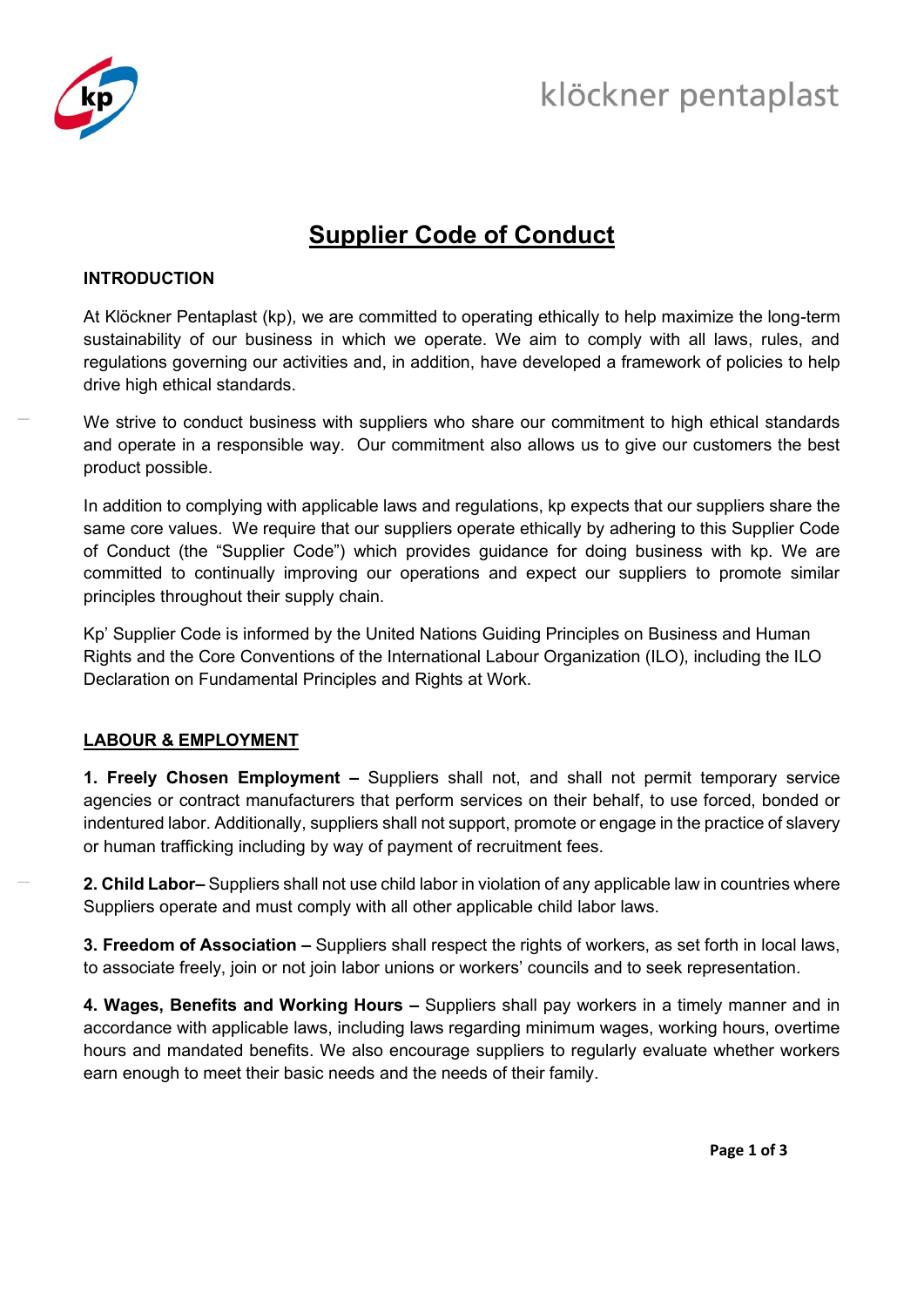

**5. Discrimination –** Suppliers must not discriminate in hiring or employment practices on the basis of race, religion, gender, disability, nationality, veteran status, political beliefs or of any other protected class.

## **CONFLICT MINERALS**

**6. Conflict Minerals –** Suppliers shall ensure that products supplied to kp do not contain metals derived from conflict minerals and suppliers must comply with all applicable laws and regulations concerning the sourcing of minerals from conflict areas.

## **ETHICAL BEHAVIOUR**

**7. Anti-Corruption and Business Integrity –** All forms of corruption are prohibited. Suppliers shall not directly or indirectly offer, pay, promise or accept bribes or participate in other illegal inducements with public or private parties for the purpose of gaining favorable treatment. Suppliers shall abide by all applicable anti-corruption laws and regulations in the countries in which suppliers conduct business.

**8. Fair Competition –** Suppliers shall conduct their business consistent with applicable competition laws.

**9. Conflicts of Interest –** Suppliers shall not engage in any activity that could create a conflict of interest.

**10. Legal Requirements –** Suppliers shall fully comply with all laws, rules and regulations applicable to the countries in which they operate.

# **HEALTH & SAFETY**

**11. Health & Safety -** Suppliers shall provide employees with a safe and healthy workplace in accordance with applicable local and national laws, and protect employees from chemical, biological and physical hazards. Additionally, suppliers shall ensure that employees have reasonable access to toilet facilities and clean drinking water.

**12. Quality & Product Safety** - Suppliers shall ensure that all products and services provided meet the quality and safety standards required by applicable law and any applicable specifications and quality standards.